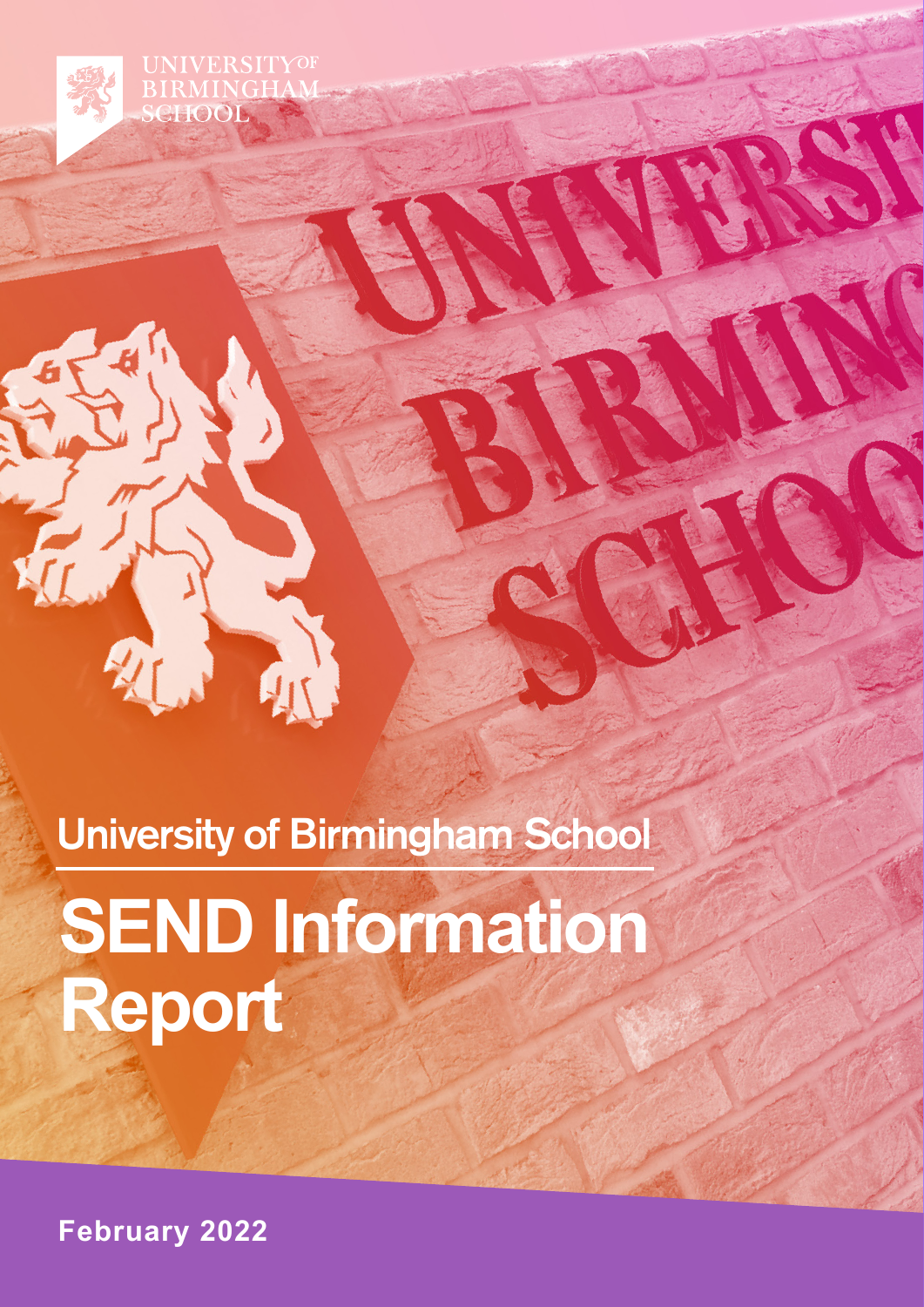

## SEND Information Report

#### The kinds of SEND that are provided for

Our School currently provides additional and/ or different provision for a range of needs,including:

- Communication and interaction, for example, autistic spectrum disorder, Asperger's Syndrome, speech and language difficulties.
- Cognition and learning, for example, dyslexia, dyspraxia.
- Social, emotional and mental health difficulties, for example, attention deficit hyperactivity disorder (ADHD).
- Sensory and/ or physical needs, for example, vision impairments, hearing impairments, processing difficulties, epilepsy.
- Moderate/ severe/ profound and multiple learning difficulties.

### SEND overview in our school

In the academic year 2021-22 there were over 140 pupils on our special educational needs register with 55 pupils supported by an Education, Health and Care Plans. This number is more than 4 times the average for Birmingham Local Authority and more than twice the national average.

#### Identifying pupils with SEND and assessing their needs

We will assess each pupil's current skills and levels of attainment on entry, which will build on previous settings and Key Stages, where appropriate. Class teachers will make regular assessments of progress for all pupils and identify those whose progress:

- Is significantly slower than that of their peers starting from the same baseline.
- Fails to match or better the child's previous rate of progress.
- Fails to close the attainment gap between the child and their peers.
- Widens the attainment gap.

This may include progress in areas other than attainment, for example, social needs.

Slow progress and low attainment will not automatically mean a pupil is recorded as having SEND.

When deciding whether special educational provision is required, we will start with the desired outcomes, including the expected progress and attainment, and the views and thewishes of the pupil and their parents. We will use this to determine the support that is needed and whether we can provide it by adapting our core offer, or whether something different or additional is needed.

### Consulting and involving pupils and parents

We will involve pupils and their parents when discussing whether it might be appropriate toidentify a special educational need. These conversations will make sure that:

- Everyone develops a good understanding of the pupil's areas of strength and difficulty.
- We take into account the parents' concerns.
- Everyone understands the agreed outcomes sought for the child.
- Everyone is clear on what the next steps are.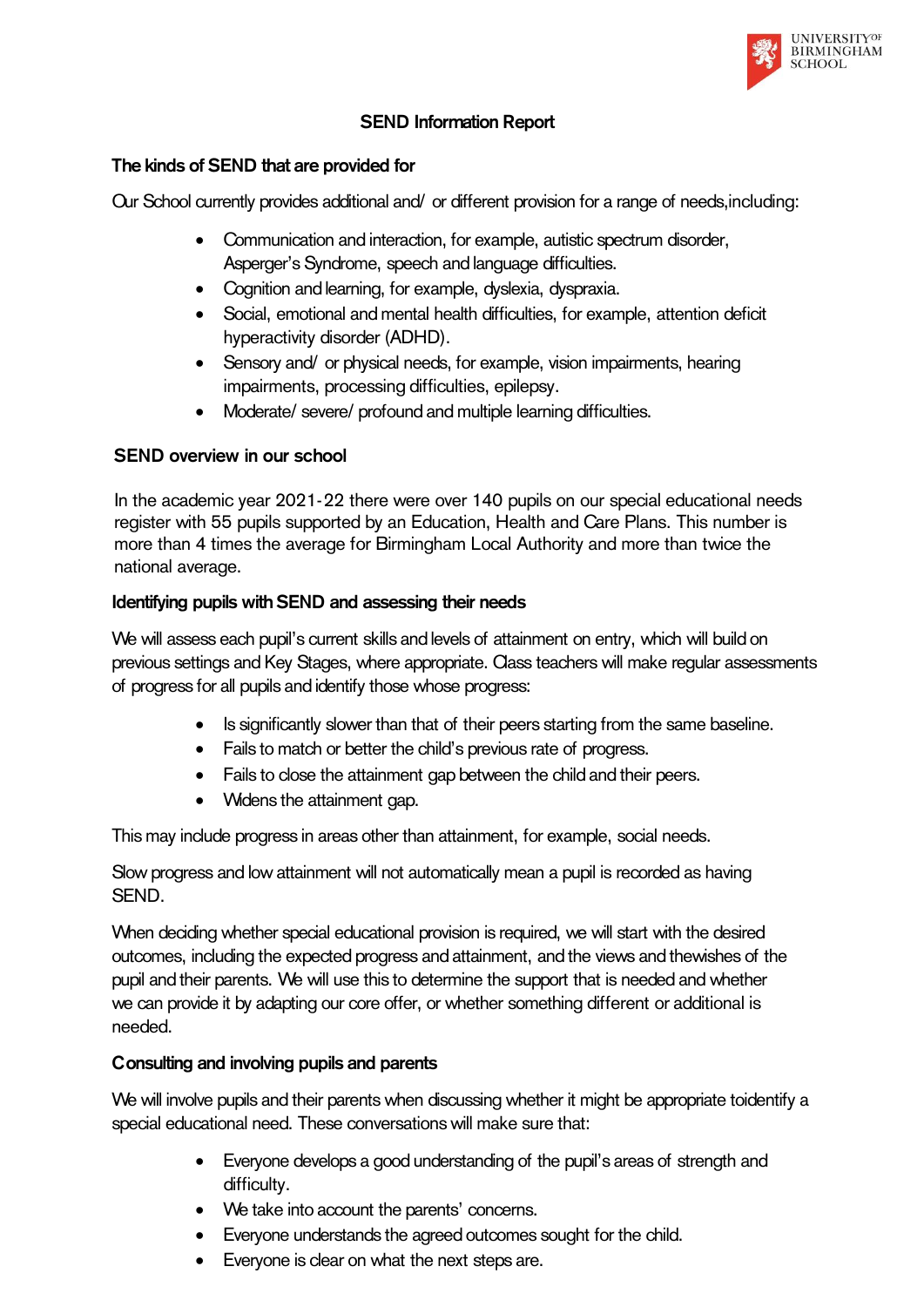

Notes of these early discussions will be added to the pupil's record and given to their parents.

We will formally notify parents when it is decided that a pupil will receive SEND support.

## Assessing and reviewing pupils' progress towards outcomes

We will follow the graduated approach and the four-part cycle of assess, plan, do, review.

The class or subject teacher will work with the SENDCOto carry out a clear analysis of thepupil's needs. This will drawon:

- The teacher's assessment and experience of the pupil.
- Their previous progress and attainment or behaviour.
- Other teachers' assessments, where relevant.
- The individual's development in comparison to their peers and national data.
- The views and experience of parents.
- The pupil's own views.
- Advice from external support services, if relevant.

The assessment will be reviewed at least annually.

All teachers and support staff who work with the pupil will be made aware of their needs, the outcomes sought, the support provided, and any teaching strategies or approaches that are required. We will regularly review the effectiveness of the support and interventions and their impact on the pupil's progress.

# Supporting pupils moving between phases and preparing for adulthood

We will share information with the School, college, or other setting the pupil is moving to. Wewill agree with parents and pupils which information will be shared as part of this noting also any statutory duty to share information in relation to welfare and safeguarding.

# Our approach to teaching pupils with SEND

All teachers are teachers of SEND. High-quality teaching is our first step in responding to pupils who have SEND. This will be differentiated for individual pupils. Teachers are responsible and accountable for the progress and development of all the pupils in their class.

We will also provide the following interventions where appropriate:

- Literacy support, through Lexonic, Lexonic Leap, Toe by Toe and Direct Instruction.
- Numeracy support, through Success @ Arithmetic.
- SEMH support through tailored interventions.

# Adaptations to the curriculumand learning environment

We make the following adaptations to ensure all pupils' needs are met in the classroom: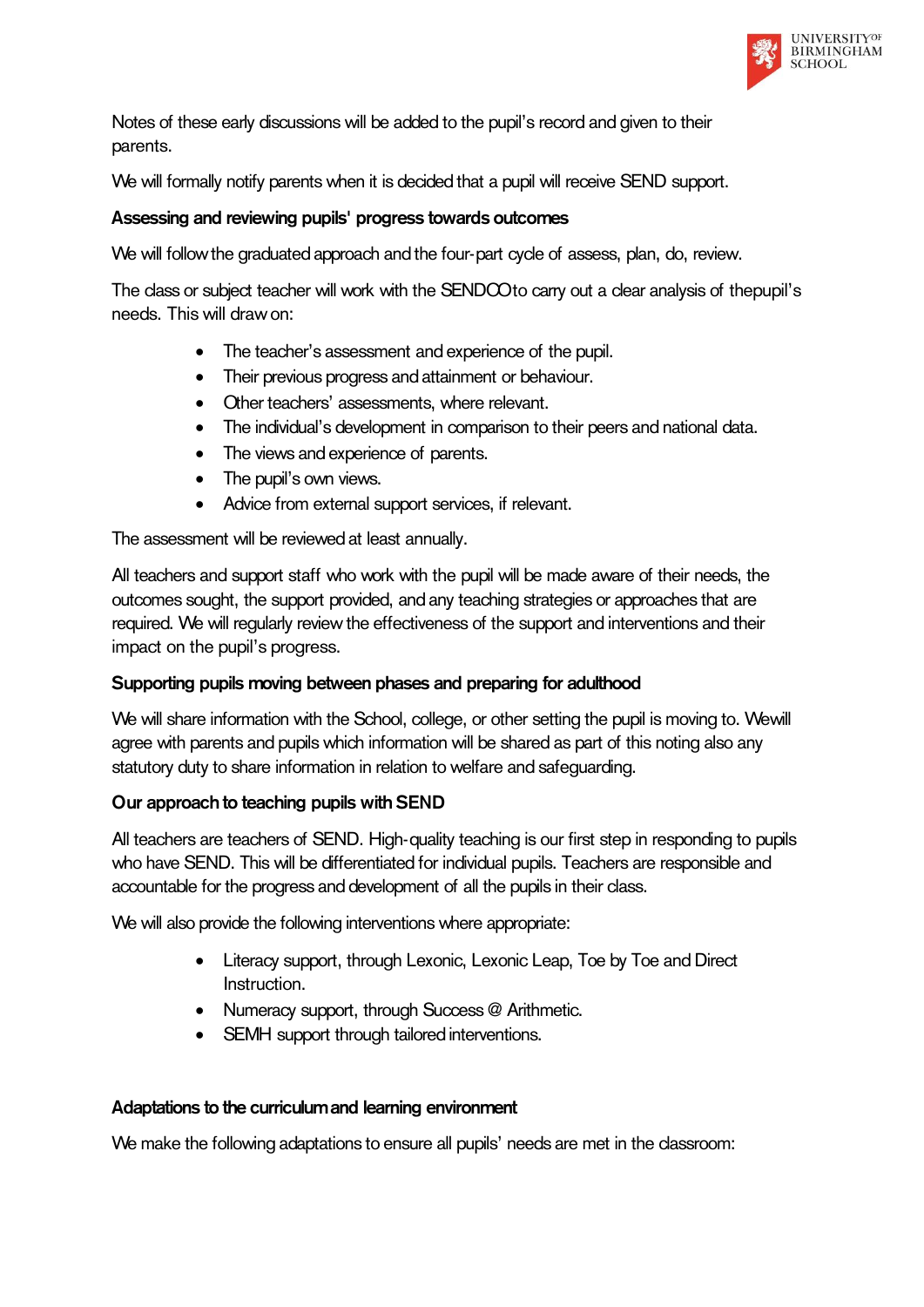

- Differentiating our curriculum to ensure all pupils are able to access it, for example, through teacher exposition, appropriate pairing of pupils etc.
- Using recommended aids, such as laptops, coloured overlays, visual timetables, larger font, etc.
- Adapting our teaching, for example, giving longer processing times, preteaching of key vocabulary, reading instructions aloud, etc.

## Additional support for learning

We have teaching assistants who will support pupils on a 1:1 basis when this level of supportis specified on a pupil's EHCP.

Learning Coaches will support pupils in small groups or in class with the interventionsoutlined above when our identification process indicate it would be beneficial.

We work with the following agencies to provide support for pupils with SEND:

- Birmingham City Council Children's Services
- Communication and Autism Team.
- Educational Psychology Service.
- FTB Forward Thinking Birmingham (formerly CAMHS Child and Adolescent Mental Health Services).
- Occupational Therapy.
- Pupil Support Service.
- Physical Disability Support Service.
- Physiotherapy.
- Sensory Support Team.
- School Nurse Team.
- Specialist Nurses ADHD/ Epilepsy/ Diabetes/ Sickle Cell Anemia/ Oystic Fibrosis.
- Speech and Language Therapy.

### Expertise and training of staff

We have a full time dedicated SENDCO who leads the provision for supporting pupils withspecial educational needs. We have a team of teaching assistants and Learning Coaches, who are trained to deliver SEND provision.

All staff receive regular training in SEND.

### Securing equipment and facilities

Required equipment is stored securely either at the front reception or in a locked store room on the first floor. Arrangements for storing equipment is made with the SENDCO.

### Evaluating the effectiveness of SEND provision

We evaluate the effectiveness of provision for pupils with SEND by:

- Reviewing pupils' individual progress towards their goals each term.
- Reviewing the impact of interventions after [number of] weeks.
- Using pupil questionnaires.
- Monitoring by the SENDCO.
- Using provision maps to measure progress.
- Holding annual reviews for pupils with EHCplans.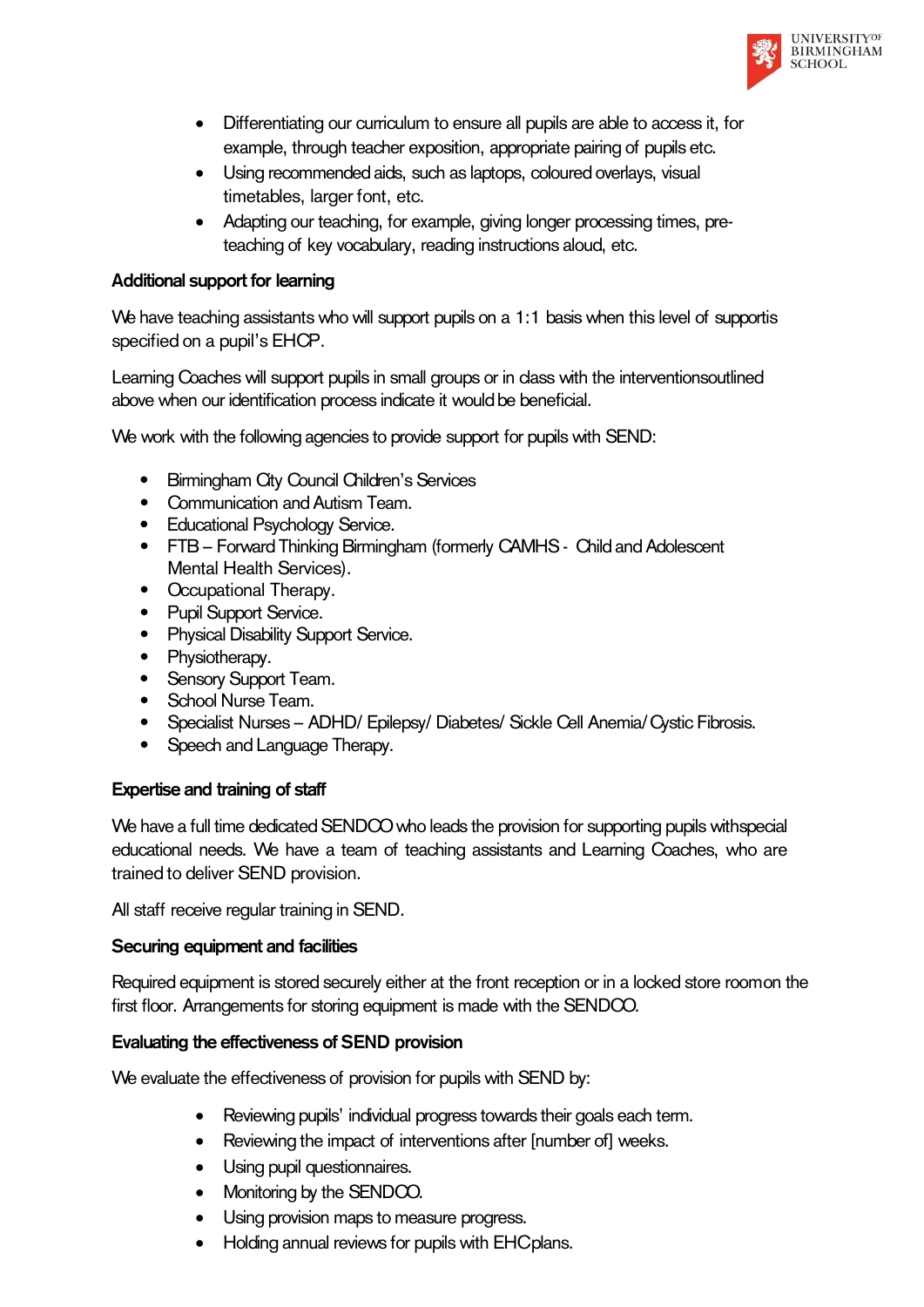

## Enabling pupils with SEND to engage in activities available to those in the School whodo not have SEND

We are an inclusive School and will put every effort in to ensuring our activities are accessibleto all. All of our enrichment activities and School visits are available to all our pupils. All pupils are encouraged to go on our residential trips and to take part in Duke of Edinburgh.

No pupil is ever excluded from taking part in these activities because of their SEND ordisability.

The School building is designed to be accessible. The Accessibility Plan andSEND policy isavailable on our website: https:/ / uobSchool.org.uk/ vision-ethos/ inclusion/

Pupils across the School are taught about Inclusion and we proactively work to support aninclusive culture.

### Support for improving emotional and social development

We provide support for pupils to improve their emotional and social development in thefollowing ways:

- Pupils with SEND are encouraged to be part of the School Council.
- Pupils with SEND are also supported, if appropriate, in the building of friendships.
- We have a zero tolerance approach to bullying and work to secure a "no outsiders" ethos.

### Working with other agencies

We will proactively work with a range of other agencies, including health and social care bodies, the Local Authority support services and voluntary sector organisations, in meetingpupils' SEND and supporting their families.

### Complaints about SEND provision

Complaints about SEND provision in our School should be made to the SENDCO in the first instance. They will then be referred to the School's complaints policy.

The parents of pupils with disabilities have the right to make disability discrimination claims tothe first-tier SEND tribunal if they believe that our School has discriminated against their children. They can make a claim about alleged discrimination regarding:

- **•** Exclusions.
- Provision of education and associated services.
- Making reasonable adjustments, including the provision of auxiliary aids and services.

### Contact details for raising concerns

In the first instance, contact the SENDCOif you have concerns.